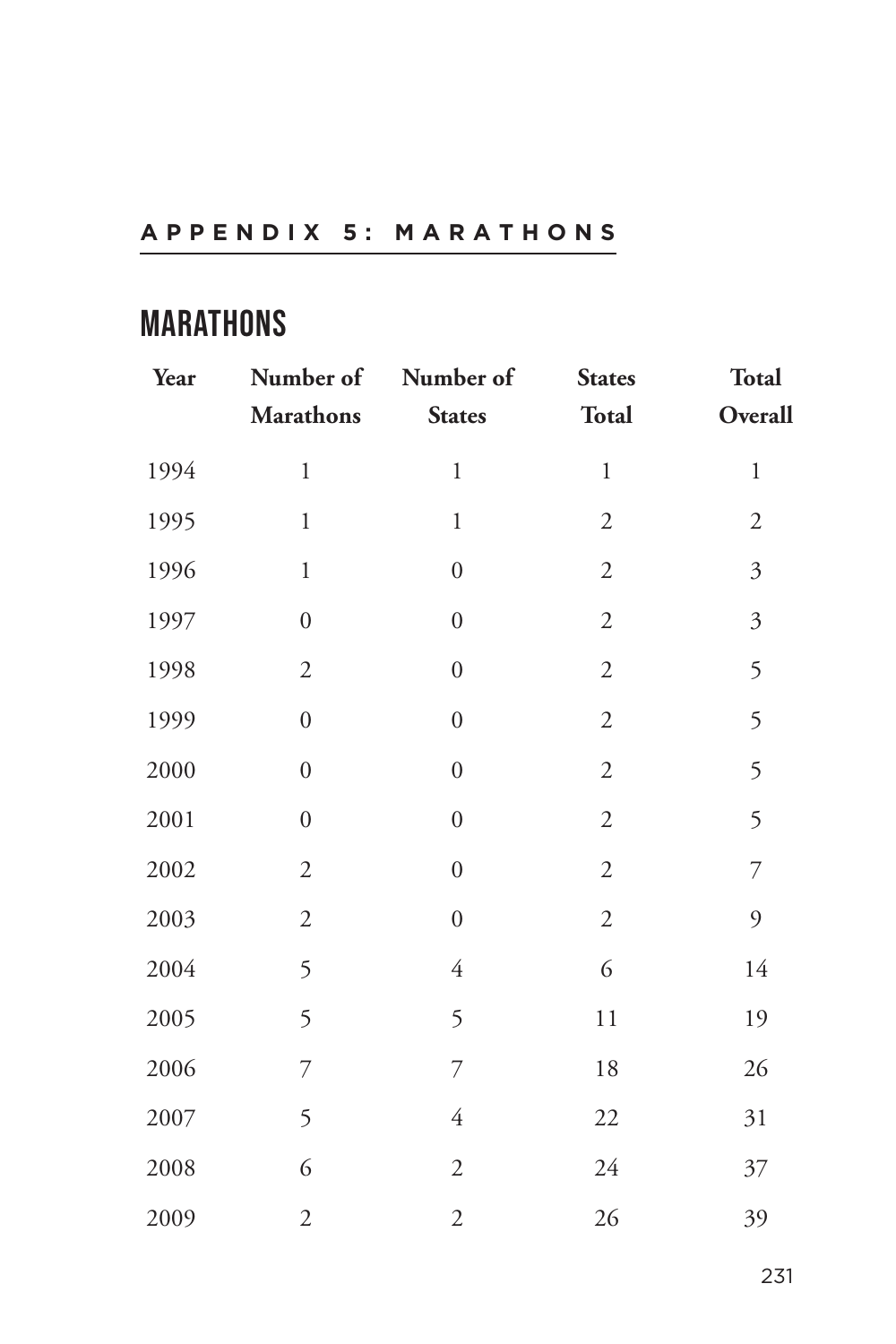| 2010 | 5              | $\mathbf{1}$     | 27 | 44 |
|------|----------------|------------------|----|----|
| 2011 | 6              | $\mathfrak{Z}$   | 30 | 50 |
| 2012 | 7              | $\boldsymbol{0}$ | 30 | 57 |
| 2013 | 5              | 5                | 35 | 62 |
| 2014 | 6              | 3                | 38 | 68 |
| 2015 | 11             | 6                | 44 | 79 |
| 2016 | 9              | 6                | 50 | 88 |
| 2017 | $\overline{2}$ | $\overline{0}$   | 50 | 90 |
| 2018 | 3              | $\mathbf{1}$     | 51 | 93 |
| 2019 | $\mathfrak{2}$ | $\overline{0}$   | 51 | 95 |

NOTES:

- 1. It took twenty-four years from start to finish of the fifty states.
- 2. It shows fifty-one, as it's fifty states plus DC.
- 3. The fifty states went on my bucket list as a goal in 2004, when racing the Los Angeles Marathon—someone passed me with a shirt that said "I've run a marathon in all fifty states." When I asked about it, I learned there was an online club, and on it went to the bucket list. As such, the quest actually took me fourteen years once set as a goal.
- 4. One hundred marathons went on the bucket list in 2011, when I realized I had fifty completed, so why not! Expected completion in 2021, which would entail ten years once goal was set. From first marathon, twenty-seven years.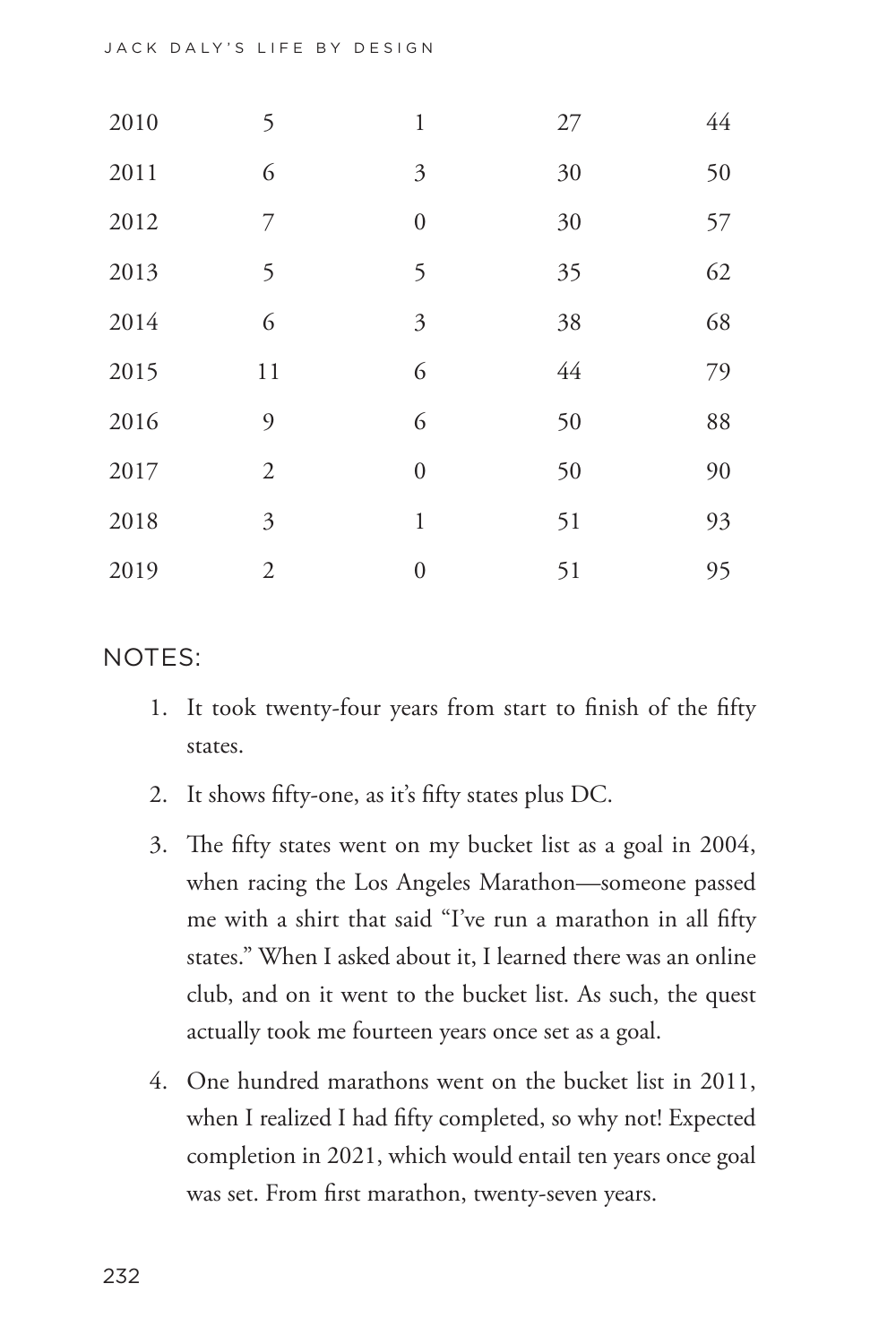## **CONTINENTS**

- 1. North America: #1—10/2/94—Portland, Oregon
- 2. Ironman UK: #29—8/19/07—Lake Sherborne
- 3. Ironman Australia: #35—4/6/08—Port Macquarie
- 4. Ironman Brazil: #42—5/30/10—Florianópolis
- 5. Ironman South Africa: #46—4/10/11—Port Elizabeth
- 6. Antarctica: #70—2/19/15
- 7. Great Wall of China: #92—5/19/18—Beijing

The journey covers a span of twenty-four years. The goal was set on the bucket list in 2008 and completed in 2018, taking ten years once goal was established.

## **MARATHON HISTORY**

| Date          | <b>State Number</b> | <b>City, State</b>        | Time    |
|---------------|---------------------|---------------------------|---------|
| 10-2-94       | 1                   | Portland, Oregon          | 4:28:22 |
| $1 - 21 - 95$ | $\overline{2}$      | San Diego, California     | 3:58:58 |
| $7 - 14 - 96$ | n/a                 | San Francisco, California | 4:14:24 |
| $3 - 29 - 98$ | n/a                 | Los Angeles, California   | 5:14:23 |
| $6 - 21 - 98$ | n/a                 | San Diego RnR, California | 4:42:21 |
| $3 - 03 - 02$ | n/a                 | Los Angeles, California   | 5:20:48 |
| $6 - 02 - 02$ | n/a                 | San Diego RnR, California | 4:59:33 |
| $1-19-03$     | n/a                 | San Diego, California     | 5:56:44 |
| $3 - 2 - 03$  | n/a                 | Los Angeles, California   | 5:09:04 |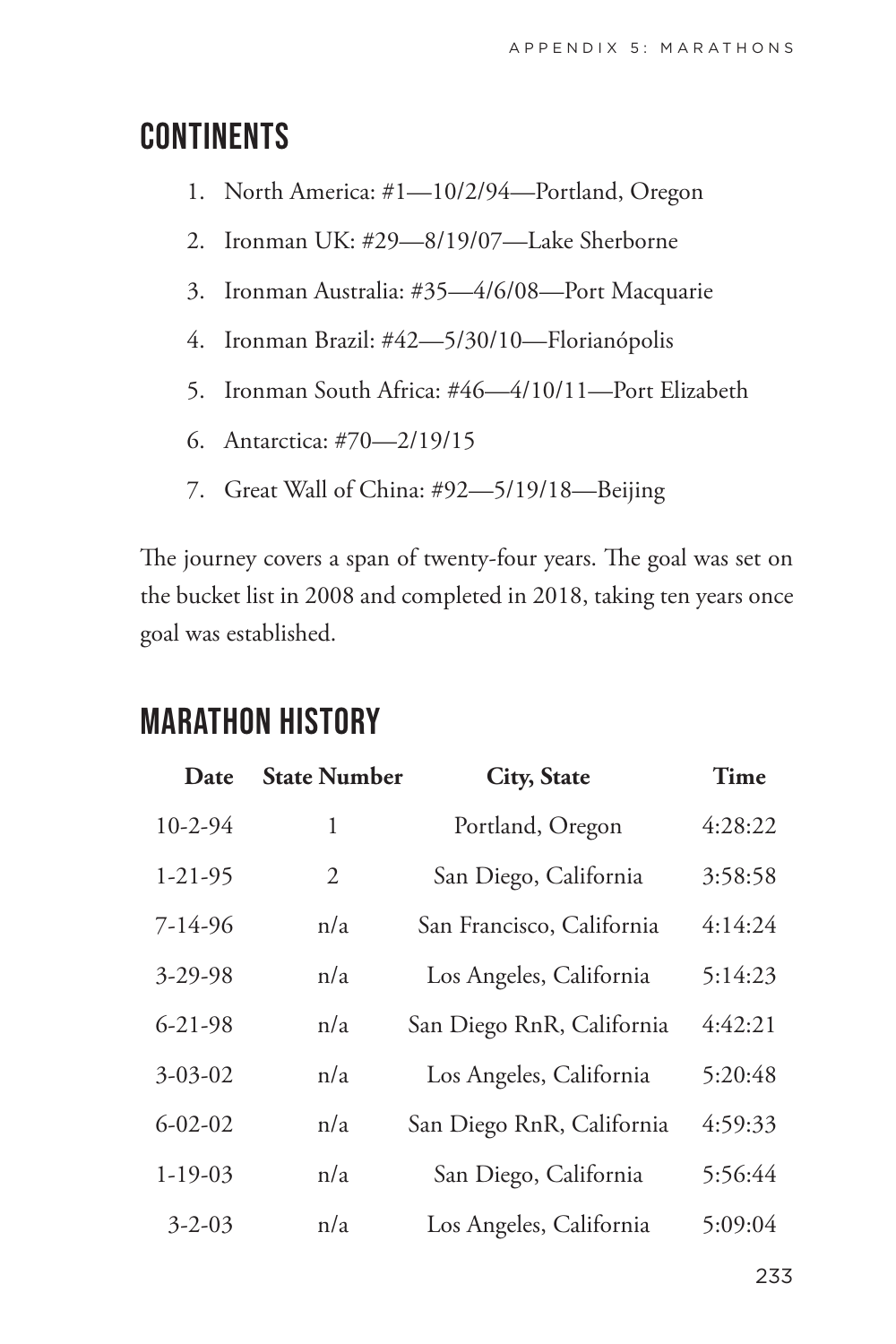| $3 - 7 - 04$  | n/a | Los Angeles, California    | 5:11:00 |
|---------------|-----|----------------------------|---------|
| $4 - 17 - 04$ | 3   | Charlottesville, Virginia  | 5:04:00 |
| 5-30-04       | 4   | Coeur d'Alene, Idaho       | 4:45:00 |
| $10-10-04$    | 5   | Chicago, Illinois          | 4:58:50 |
| 11-28-04      | 6   | Seattle, Washington        | 4:46:00 |
| $1 - 9 - 05$  | 7   | Phoenix RnR, Arizona       | 4:52:00 |
| $1 - 30 - 05$ | 8   | Las Vegas, Nevada          | 5:22:00 |
| $5 - 1 - 05$  | 9   | Cincinnati, Ohio           | 5:11:33 |
| $10 - 1 - 05$ | 10  | Bristol, New Hampshire     | 5:25:00 |
| 11-20-05      | 11  | Philadelphia, Pennsylvania | 5:15:34 |
| $1 - 8 - 06$  | 12  | Disney World, Florida      | 5:23:52 |
| $3 - 5 - 06$  | 13  | Little Rock, Arkansas      | 5:04:35 |
| $4 - 29 - 06$ | 14  | Nashville, Tennessee       | 5:12:30 |
| $5 - 21 - 06$ | 15  | Wilmington, Delaware       | 5:02:06 |
| 10-29-06      | 16  | Marine Corps, DC           | 5:21:33 |
| $11 - 5 - 06$ | 17  | New York City, New York    | 5:12:45 |
| 12-10-06      | 18  | Dallas, Texas              | 5:09:00 |
| $4 - 16 - 07$ | 19  | Boston, Massachusetts      | 4:42:01 |
| 4-28-07       | 20  | Louisville, Kentucky       | 4:45:00 |
| 8-19-07       | n/a | Ironman UK                 | 5:33:38 |
| $10 - 7 - 07$ | 21  | Minneapolis, Minnesota     | 4:58:38 |
| $10-13-07$    | 22  | Baltimore, Maryland        | 4:51:29 |
| $1 - 13 - 08$ | n/a | Disney World Goofy         | 5:36:00 |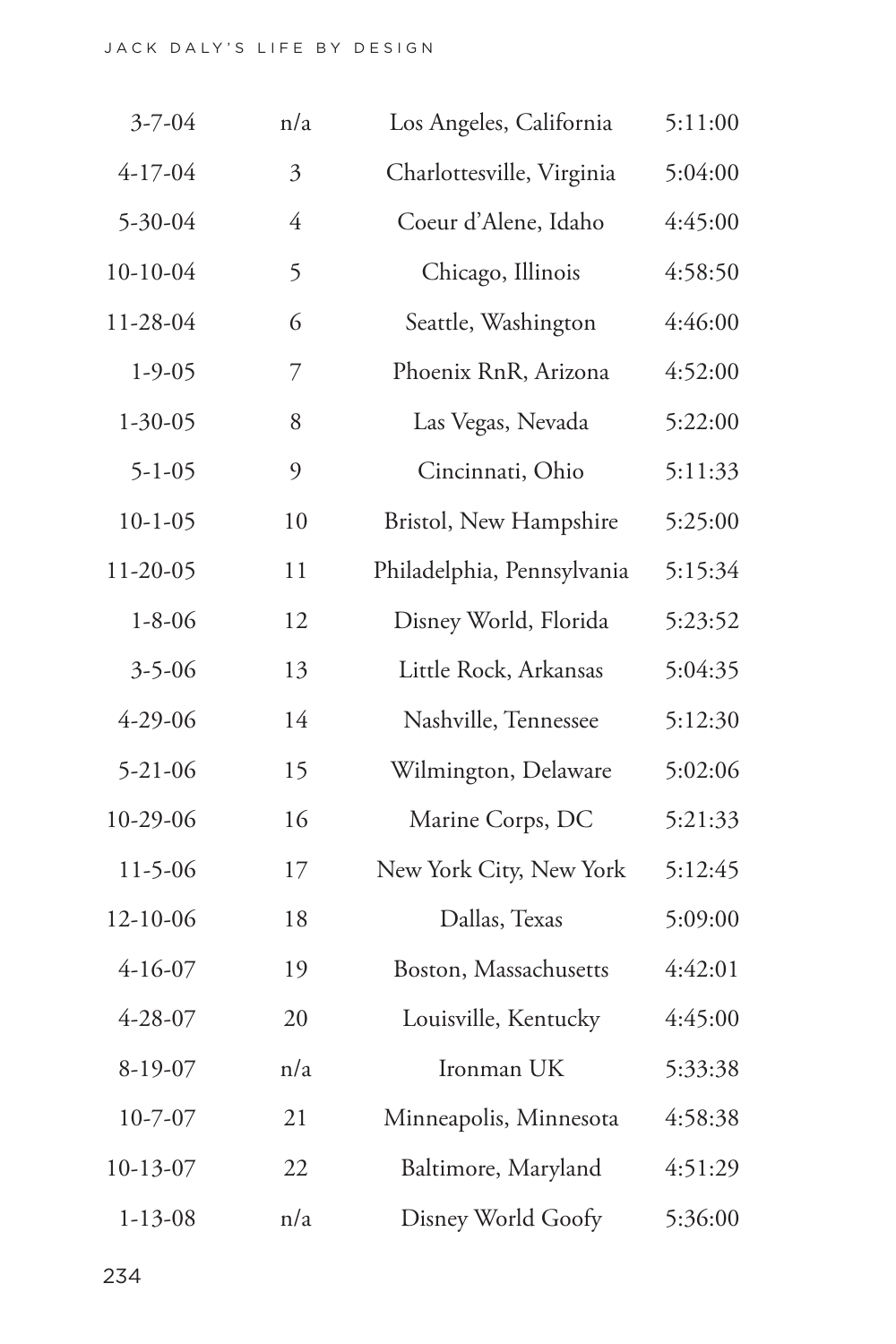| $2 - 16 - 08$ | 23  | Myrtle Beach, South Carolina 5:12:00                 |          |
|---------------|-----|------------------------------------------------------|----------|
| $5 - 18 - 08$ | 24  | Green Bay, Wisconsin                                 | 4:56:00  |
| $4 - 6 - 08$  | n/a | Ironman Australia                                    | 5:50:34  |
| $4 - 21 - 08$ | n/a | Boston, Massachusetts                                | 5:12:44  |
| $8 - 24 - 08$ | n/a | Ironman Canada                                       | 5:25:00  |
| $2 - 1 - 09$  | 25  | Mardi Gras, New Orleans, LA                          | 5:25:16  |
| $9-19-09$     | 26  | Top of Utah, Utah                                    | 4:36:00  |
| $2 - 7 - 10$  | n/a | Surf City, California                                | 4:50:00  |
| $4 - 17 - 10$ | n/a | Charlottesville, Virginia                            | 4:57:41  |
| $5 - 30 - 10$ | n/a | Ironman Brazil                                       | 5:10:00  |
| $8 - 22 - 10$ | 27  | Pikes Peak, Colorado                                 | 10:30:00 |
| 11-28-10      | n/a | Ironman Cozumel                                      | 5:15:00  |
| $3 - 5 - 11$  | n/a | Ironman New Zealand                                  | 4:51:14  |
| $4-10-11$     | n/a | Ironman South Africa                                 | 5:14:00  |
| $5 - 1 - 11$  | 28  | Providence, Rhode Island<br>*Note: Boston Qualified! | 3:56:59  |
| $6 - 18 - 11$ | 29  | Anchorage, Alaska                                    | 4:36:00  |
| $10-13-11$    | 30  | St. Louis, Missouri                                  | 4:20:00  |
| 12-04-11      | n/a | Las Vegas, Nevada                                    | 4:40:00  |
| $2 - 05 - 12$ | n/a | Surf City, California                                | 4:38:00  |
| $3 - 25 - 12$ | n/a | Ironman Melbourne, Australia                         | 5:44:00  |
| $4 - 16 - 12$ | n/a | Boston, Massachusetts                                | 5:50:00  |
| $5 - 16 - 12$ | n/a | Orange County, California                            | 4:40:00  |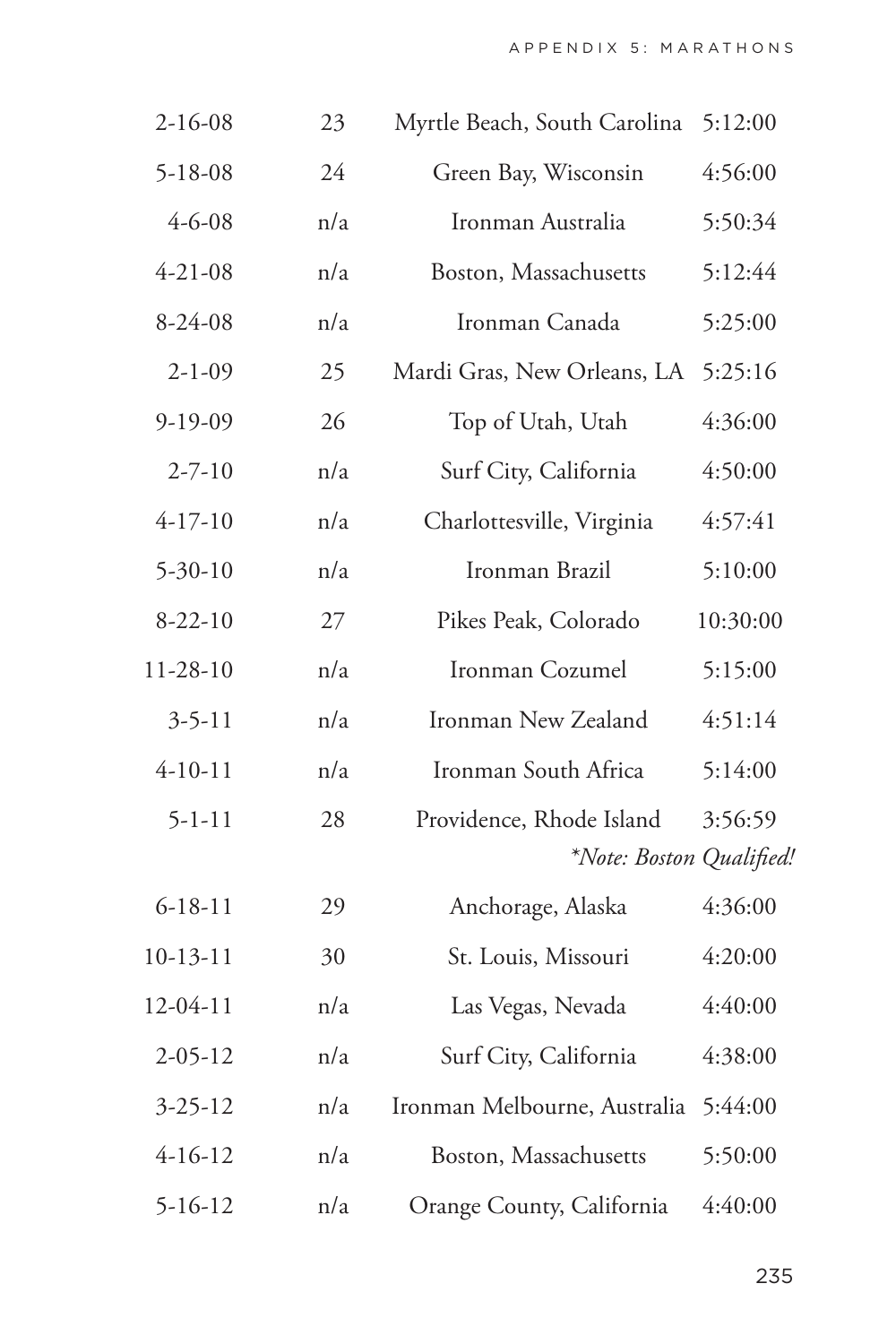| $8-19-12$     | n/a | Ironman Mount Tremblant   | 5:37:34 |
|---------------|-----|---------------------------|---------|
| $10 - 7 - 12$ | n/a | Long Beach, California    | 4:39:00 |
| 11-18-12      | n/a | Ironman Arizona           | 5:16:31 |
| $6 - 22 - 13$ | 31  | Charlevoix, Michigan      | 5:11:00 |
| $7 - 13 - 13$ | 32  | Grandfather Mountain, NC  | 5:15:00 |
| $8 - 17 - 13$ | 33  | Green River, Wyoming      | 5:50:00 |
| $10-12-13$    | 34  | Kona, Hawaii              | 6:48:57 |
| $11 - 2 - 13$ | 35  | Indianapolis, Indiana     | 4:58:47 |
| $2 - 16 - 14$ | 36  | Birmingham, Alabama       | 5:05:00 |
| $3 - 23 - 14$ | n/a | Ironman Cabo San Lucas    | 6:15:00 |
| $4 - 12 - 14$ | 37  | Abilene, Kansas           | 5:25:00 |
| $6 - 8 - 14$  | n/a | Ironman Cairns, Australia | 5:58:00 |
| $10-11-14$    | 38  | Hartford, Connecticut     | 5:15:00 |
| $11 - 2 - 14$ | n/a | New York City, New York   | 5:32:00 |
| $2 - 1 - 15$  | n/a | Surf City, California     | 5:12:09 |
| $2-19-15$     | n/a | Antarctica                | 6:15:00 |
| $4 - 20 - 15$ | n/a | Boston, Massachusetts     | 5:07:00 |
| $5 - 10 - 15$ | 39  | Maine                     | 5:34:00 |
| 5-17-15       | 40  | Vermont                   | 5:25:00 |
| $6 - 27 - 15$ | 41  | Iowa                      | 5:10:00 |
| $8-16-15$     | n/a | Pikes Peak, Colorado      | 9:45:00 |
| $9 - 20 - 15$ | 42  | Omaha, Nebraska           | 5:08:00 |
| $10-10-15$    | 43  | West Virginia             | 5:04:00 |
|               |     |                           |         |